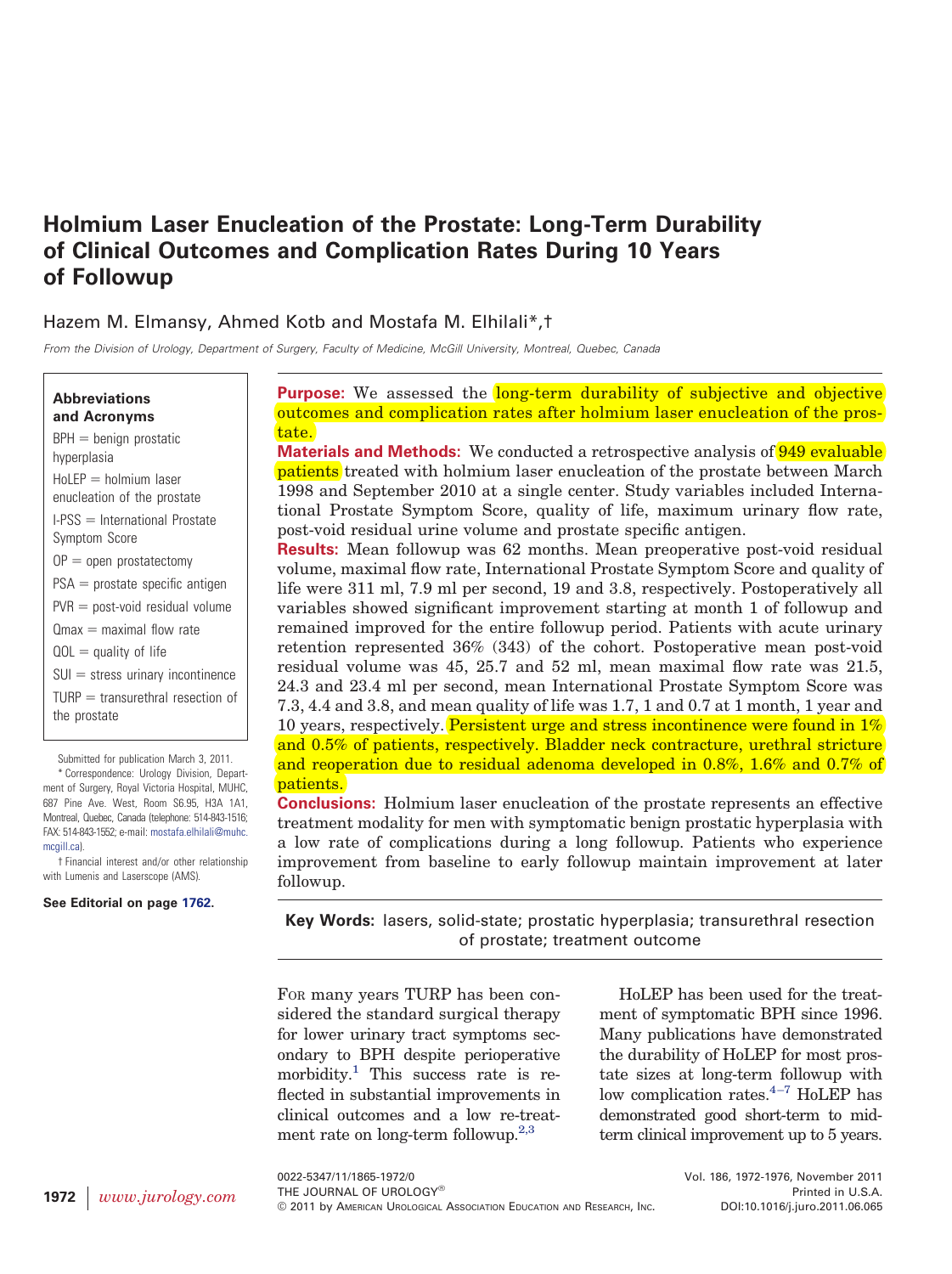However, data on long-term durability (greater than 5 years) are still accumulating.

Patients with urinary retention represent a particular challenge to urologists as they often experience inferior functional outcomes and higher complication rates compared to those without urinary retention. HoLEP has been reported to be safe and highly effective in treating urinary retention in men with a large prostate.<sup>[8,9](#page-4-3)</sup> The most frustrating aspect of minimally invasive techniques is the high rate of recurrence and the need for re-treatment due to the failure of the treatment over time.<sup>10</sup> In this study we document the durability of HoLEP outcomes in a large cohort of patients during a longer followup period.

### **PATIENTS AND METHODS**

We performed a retrospective analysis of patients treated with HoLEP performed by a single surgeon between March 1998 and September 2010 at McGill University Health Centre. Of the 949 patients included in the study 161 and 89 were followed to 9 and 10 years, respectively. Variables studied included I-PSS, QOL, uroflowmetry (Qmax) and PVR. Analysis was done at 1, 3, 6 and 12 months, and then yearly for a maximum of 10 years. In our cohort 343 patients presented preoperatively with acute urinary retention. After they were included in the initial analysis a subset analysis was done for that challenging group of patients.

Postoperative complications including urethral stricture, bladder neck contracture, reoperation due to residual adenoma or regrowth and urinary incontinence were assessed and included in the study. Descriptive analysis was performed, with comparative analysis at each followup period using the paired t test.

## **RESULTS**

Mean patient age was 70 years. Mean preoperative serum PSA was 4.3 ng/ml and mean prostate volume was 81 cc. Mean operative time was 96 minutes, and mean preoperative I-PSS, QOL, Qmax and PVR

were 19, 3.8, 7.9 ml per second and 311 ml, respectively. All studied variables showed a significant improvement starting from the first month of followup and remained significantly improved during the entire followup period.

At 1 month, 1 year and 10 years mean I-PSS was 7, 4.4 and 3.6, mean QOL was 1.6, 1 and 0.7, mean Qmax was 22, 24.6 and 27 ml per second, and mean PVR was 48, 31.7 and 20.7 ml, respectively. [Table 1](#page-1-0) shows the descriptive analysis of these data during each point of followup while [table 2](#page-2-0) shows the paired t test at followup. The number of patients included in the PSA analysis was 809 at 3 months, 132 at 9 years and 72 at 10 years. The percent reduction of PSA was 86%, 83% and 84% at 3 months, 9 years and 10 years of followup, respectively.

In our cohort 343 patients (36%) presented with acute urinary retention. Postoperatively mean I-PSS was 7.3, 4.4 and 3.8, mean QOL was 1.7, 1 and 0.7, mean Qmax was 21.5, 24.3 and 23.4 ml per second, and mean PVR was 45, 25.7 and 52 ml at 1 month, 1 year and 10 years, respectively. [Table 3](#page-2-1) shows the data for this challenging cohort of patients.

Of our patients 4 (0.4%) were on anticoagulant therapy intraoperatively and required intraoperative blood transfusion. In addition, 7 (0.7%) patients had superficial bladder mucosal injury which did not necessitate any further treatment. Compared to the overall durability means, patients who completed 10-year followup had significant improvement of all variables measured in terms of I-PSS (4.5 vs 3.6), QOL (1.1 vs 0.7), PVR (34.2 vs 20.7 ml) and Qmax (18.8 vs 26.9 ml per  $second)$  (p  $< 0.001$ ).

Complications were minimal in our cohort of patients. Bladder neck contracture and urethral stricture developed in 0.8% and 1.6% of patients, respectively. The reoperation rate as a result of recurrent obstruction from residual adenoma was 0.7%. Transient SUI was found in 47 men (4.9%)

<span id="page-1-0"></span>**Table 1.** *Descriptive analysis of HoLEP outcomes*

| Followup | No. Pts | I-PSS Mean (range)/Median | QOL Mean (range)/Median | Qmax Mean (range)/Median | PVR Mean (range)/Median   |
|----------|---------|---------------------------|-------------------------|--------------------------|---------------------------|
| Preop    | 949     | 19 (0-35)/19              | $3.8$ $(0-6)/4$         | 8<br>$(1.3 - 20)/8$      | $(10 - 2,500)/192$<br>311 |
| 1 Mo     | 909     | $7(0-32)/6$               | $1.6(0-6)/1$            | $(1.6 - 67.4)/20$<br>22  | 48<br>$(0 - 500)/32$      |
| 3 Mos    | 876     | $5.2(0 - 35)/4$           | $1.2 \quad (0 - 6)/1$   | 23.2 (2.1-67.4)/21.8     | 36<br>$(0 - 999)/22$      |
| 6 Mos    | 823     | $4.7(0 - 32)/4$           | $(0 - 6)/1$             | 24.3 (4.8-65.3)/23.2     | 33<br>$(0 - 823)/18$      |
| 1 Yr     | 771     | $4.4(0 - 27)/3$           | $(0 - 6)/1$             | 24.6 (2.3-70)/23.2       | 31.7<br>$(0 - 637)/15$    |
| 2 Yrs    | 722     | $4(0-30)/3$               | $0.99(0 - 6)/1$         | 24.6 (2.4-72.5)/22.6     | 34<br>$(0 - 511)/15$      |
| 3 Yrs    | 676     | $4.3(0 - 26)/3$           | $0.99(0 - 6)/1$         | 24.5 (5.1-72)/22.9       | 32<br>$(0 - 575)/14$      |
| 4 Yrs    | 623     | $4.6(0 - 27)/3$           | $(0-6)/1$               | 23.7 (3.7-67.6)/22.3     | 36<br>$(0 - 644)/13$      |
| 5 Yrs    | 563     | $4.6(0 - 25)/3$           | $(0 - 5)/1$             | 23.7 (5.1-67.4)/22.8     | 36<br>$(0 - 669)/15$      |
| 6 Yrs    | 486     | $4.7(0 - 25)/3$           | $(0 - 5)/1$             | 24.7 (0-62.6)/24.1       | 30<br>$(0 - 559)/16$      |
| 7 Yrs    | 324     | $4.3(0 - 29)/3$           | $(0 - 4)/1$             | $25.6$ $(1-62.5)/25.1$   | 27<br>$(0 - 637)/18$      |
| 8 Yrs    | 263     | $4(0-20)/3$               | $0.8$ $(0-5)/1$         | 25.8 (4-67.6)/25.8       | 27.8<br>$(0 - 528)/15$    |
| 9 Yrs    | 161     | $3.5(0-16)/2$             | $0.7$ $(0-3)/1$         | 26.6 (5.8-57.9)/27.1     | 27.1<br>$(0 - 456)/15$    |
| 10 Yrs   | 89      | $3.6(0 - 12)/3$           | $0.7$ $(0-3)/1$         | 26.9 (6.6-44.5)/27.8     | 20.7<br>$(0 - 654)/12$    |
|          |         |                           |                         |                          |                           |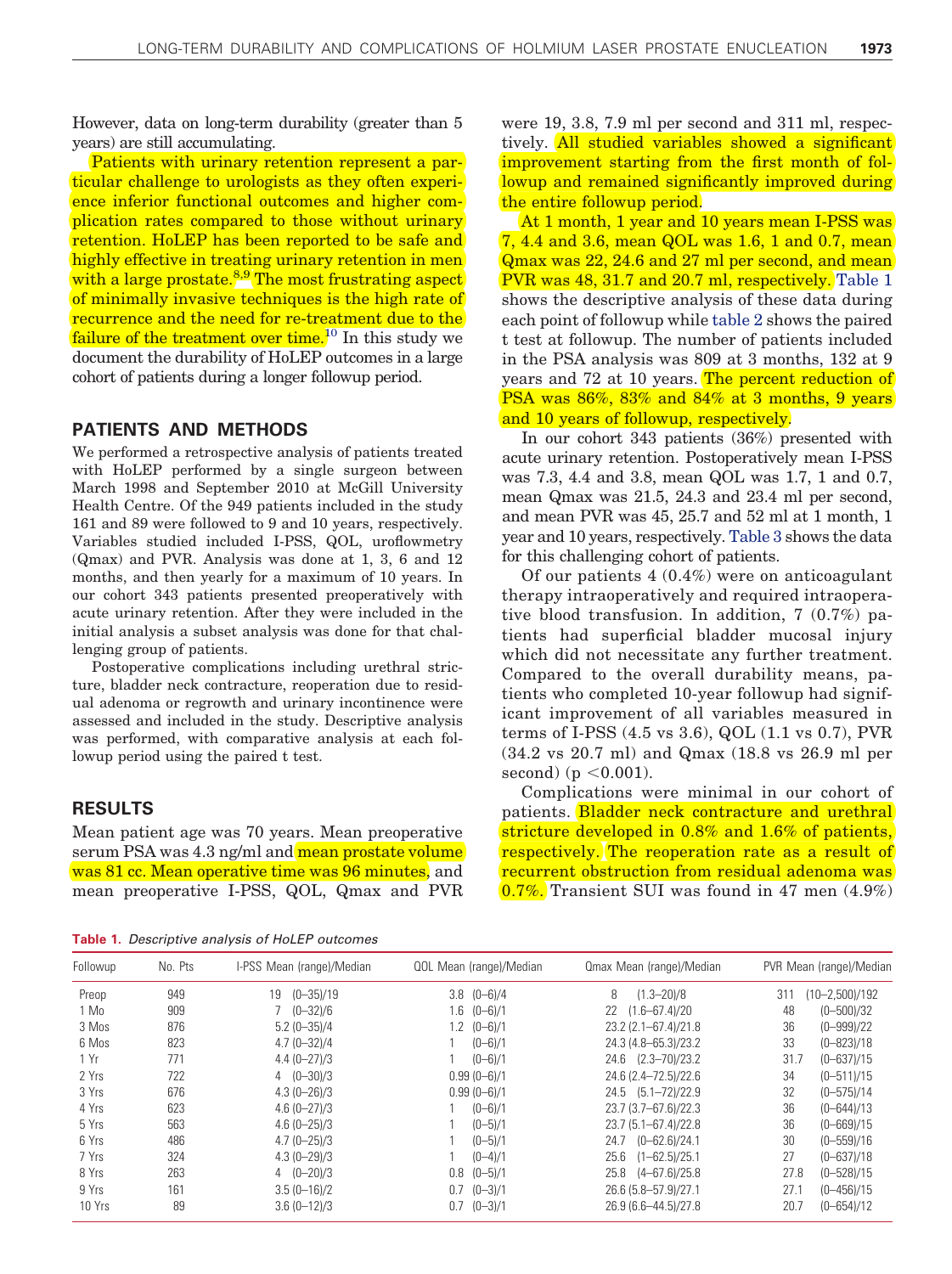|          |            | p Value  |
|----------|------------|----------|
|          | Mean I-PSS |          |
| Pair 1:  |            |          |
| Preop    | 18.9       | < 0.0001 |
| 1 Mo     | 7.2        |          |
| Pair 2:  |            |          |
| 1 Mo     | 6.7        | < 0.0001 |
| 1 Yr     | 4.4        |          |
| Pair 3:  |            |          |
| 1 Yr     | 4.2        | < 0.0001 |
| 10 Yrs   | 3.6        |          |
|          | Mean QOL   |          |
| Pair 4:  |            |          |
| Preop    | 3.8        | < 0.0001 |
| 1 Mo     | 1.6        |          |
| Pair 5:  |            |          |
| 1 Mo     | 1.5        | < 0.0001 |
| 1 Yr     | 0.99       |          |
| Pair 6:  |            |          |
| 1 Yr     | 0.97       | < 0.0001 |
| 10 Yrs   | 0.77       |          |
|          | Mean Omax  |          |
| Pair 7:  |            |          |
| Preop    | 8          | 0.002    |
| 1 Mo     | 21.9       |          |
| Pair 8:  |            |          |
| 1 Mo     | 21.7       | < 0.0001 |
| 1 Yr     | 24.9       |          |
| Pair 9:  |            |          |
| 1 Yr     | 23.5       | < 0.0001 |
| 10 Yrs   | 26.8       |          |
|          | Mean PVR   |          |
| Pair 10: |            |          |
| Preop    | 311        | < 0.0001 |
| 1 Mo     | 48         |          |
| Pair 11: |            |          |
| 1 Mo     | 45.7       | < 0.0001 |
| 1 Yr     | 31.7       |          |
| Pair 12: |            |          |
| 1 Yr     | 35.3       | < 0.0001 |
| 10 Yrs   | 20.7       |          |

<span id="page-2-0"></span>**Table 2.** *Comparative analysis of HoLEP outcomes*

at the first 3-month followup visit and only 5 (0.5%) still had SUI up to the last followup visit. Persistent urge incontinence was found in 1% of our cohort.

The effect of the learning curve on the clinical outcomes was further examined by comparing the results of patients treated in the first 3 years to the results of those treated in the last 3 years. There was a significant improvement of all variables measured in terms of I-PSS (6.2 vs 3.6), QOL (1.2 vs 0.9), PVR (36.7 vs 24.2 ml) and Qmax (14.4 vs 24.6 ml per second), comparing the outcome of treatment in the first 3 years vs the last 3 years,  $respectively (p < 0.001).$ 

## **DISCUSSION**

The technique of HoLEP is currently challenging TURP as a size independent gold standard associ-

ated with at least equal durable outcomes and a lower complication rate. However, the replacement of TURP with HoLEP as a gold standard has not been recommended due to the lack of durability studies on a sufficient number of cases. **Krambeck et** al recently published results on more than 1,000 cases managed with HoLEP.<sup>[11](#page-4-5)</sup> They could draw a strong conclusion with durable long-term results using HoLEP in 83 patients with followup of more than 5 years. At short-term, intermediate term and long-term followup, mean symptom score was 8.7, 5.9 and 5.3, and maximum urinary flow was 17.9, 19.5 and 22.7 cc per second, respectively.

Gilling et al reported on 38 patients with a mean followup of [6](#page-4-6) years.<sup>6</sup> They also demonstrated durable outcomes using HoLEP, with persistent reductions in I-PSS score (8.5 vs 25.7), QOL score (1.8 vs 4.9) and improvement in Qmax (19 vs 8.1 ml per second), as well as a 92% overall patient satisfaction rate.

Kuntz et al reported their 5-year followup results of a randomized clinical trial comparing HoLEP to **OP.**<sup>12</sup> Interestingly the mean postoperative AUA symptom score was 3.0 in both groups ( $p = 0.98$ ), mean Qmax was 24.4 ml per second in both groups  $(p = 0.97)$ , and PVR was 11 ml in the HoLEP and 5 ml in the OP group ( $p = 0.25$ ). Late complications included urethral stricture and bladder neck contracture, with reoperation rates of 5% in the HoLEP and 6.7% in the OP group  $(p = 1.0)$  to correct these complications. No patient had recurrence of benign prostatic hyperplasia. The same group prospectively followed 100 patients treated with HoLEP vs 100 treated with TURP with 3 years of followup, $^{13}$  and again they demonstrated equal efficacy and safe outcomes.

Our study strongly supports previous publications in terms of the durability of outcomes obtained by HoLEP because we obtained followup data for 9 years in 161 patients and for 10 years in 89 patients from a large cohort. To the best of our knowledge this represents the longest followup in the published literature obtained for this number of cases. We were able to provide immediate excellent outcomes following the HoLEP technique as measured by improvement in I-PSS, QOL, Qmax and PVR. That improvement was persistent and even increasing during followup.

<span id="page-2-1"></span>

|  | Table 3. Descriptive analysis of the acute retention group |  |  |  |  |  |
|--|------------------------------------------------------------|--|--|--|--|--|
|--|------------------------------------------------------------|--|--|--|--|--|

| 1 Mo Mean (range)/<br>Median |              | 1 Yr Mean (range)/<br>Median          |                | 10 Yrs Mean (range)/<br>Median |                                       |
|------------------------------|--------------|---------------------------------------|----------------|--------------------------------|---------------------------------------|
| 7.3                          | $(0 - 26)/6$ | 4.4                                   | $(0 - 25)/3$   | 3.8                            | $(1 - 8)/3$                           |
| 1.7                          | $(0 - 6)/1$  | -1                                    | $(0 - 6)/1$    | 0.7                            | $(0 - 2)/1$                           |
|                              |              | 25.7                                  | $(0 - 205)/10$ | 52.2                           | 23.4 (6.6-42.1)/24.7<br>$(0 - 654)/0$ |
|                              |              | 21.5 (1.6-67.4)/19<br>45.2 (0-338)/30 |                | 24.4 (5.8-65.5)/22             |                                       |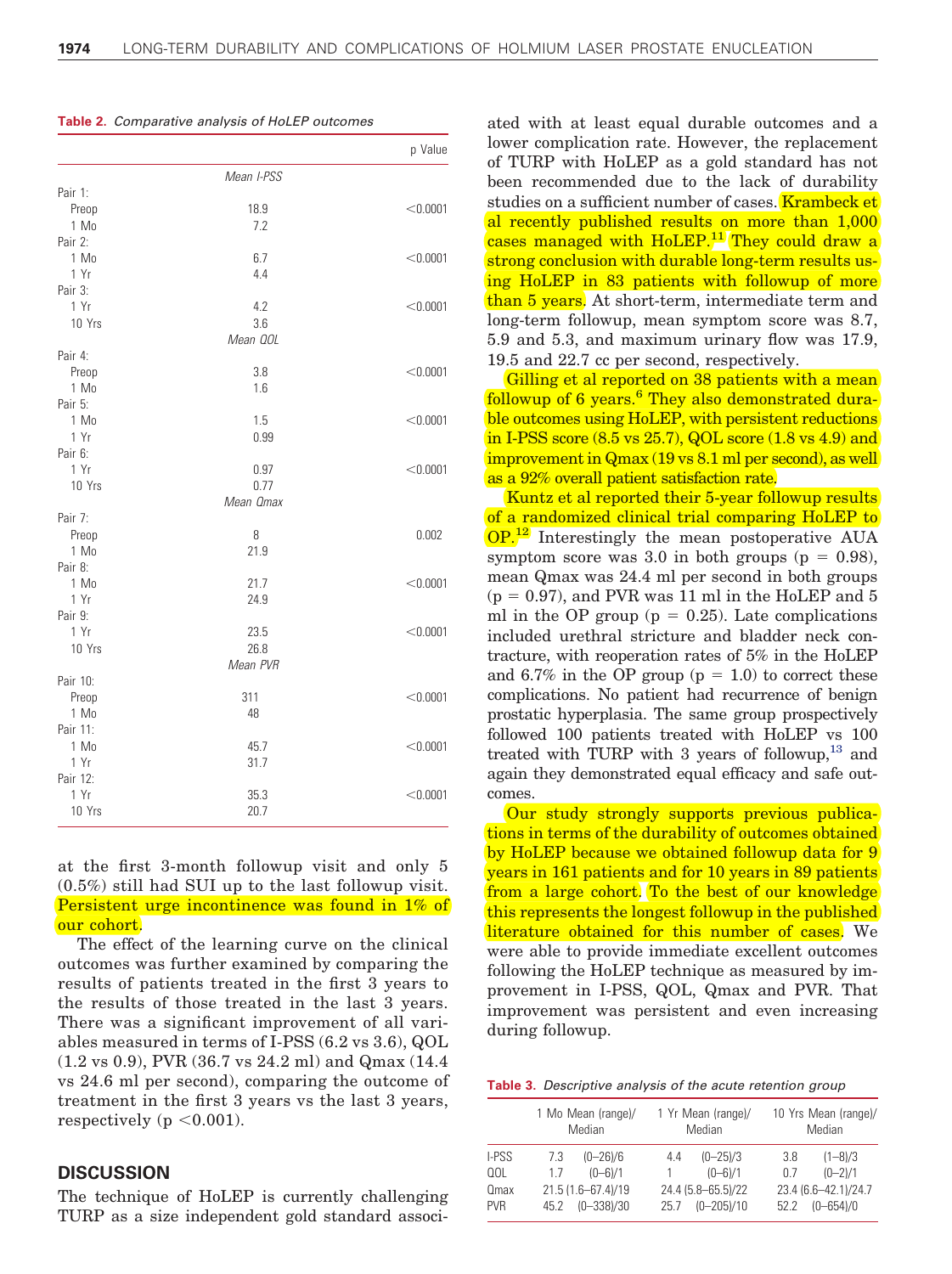In a longitudinal study we evaluated 335 patients treated with HoLEP between 1998 and 2006.<sup>[7](#page-4-9)</sup> Mean PSA reduction was 75.4%. Postoperative PSA and percent PSA reduction were indicators that HoLEP was an effective technique in nearly complete adenoma removal. Moreover, this percent reduction in PSA remained at lower levels for up to 7 years of followup, suggesting that the glandular size reduction after HoLEP is durable and more complete, possibly explaining the lower reoperation rates previously reported for residual tissue. In addition, we proposed that if the reduction in PSA after HoLEP was 50% or less, these patients should be followed more closely with PSA measurements every 3 to 6 months for the first 2 to 3 years to allow the earlier detection of prostate cancer. In our cohort the percent reduction in PSA was 86% at 3 months postoperatively, and remained durable at 9 (83%) and 10 years (84%) of followup.

In terms of **acute urinary retention**, the 36% of our cohort who presented preoperatively with retention was reanalyzed separately. On long-term followup we determined that those patients had excellent outcomes similar to those of the overall cohort with no extra morbidity or complications. Peterson et al performed a retrospective study evaluating 164 patients with urinary retention treated with HoLEP.<sup>[9](#page-4-10)</sup> Their results confirmed the safety and reliability of this procedure for urinary retention in men with a large prostate. Mean duration of urinary retention was 28.9 days (range 2 to 365). All patients were able to void following treatment and remained catheter-free at followup to 1 year. Mean urine flow rate was 26.7 ml per second (range 4.3 to 54.8) and mean PVR was 32.5 ml (range 0 to 150). Anderson et al studied 87 patients treated with  $HoLEP<sup>14</sup>$ . They found holmium enucleation to be safe and equally effective for patients with acute retention as for those without retention.<sup>[14](#page-4-11)</sup> We previously published our short-term followup for a cohort of 169 patients with acute urinary retention, and demonstrated the safety and efficacy of HoLEP for this cohort.<sup>[8](#page-4-3)</sup>

Kuo et al studied 108 patients treated with HoLEP for a prostate greater than 75 gm.<sup>[15](#page-4-12)</sup> They reported bladder neck contracture in 0.9% of cases. Krambeck et al reported bladder neck contracture in 1.3% and 6% of patients followed for more than 1 and 5 years, respectively.<sup>11</sup> Aho and Gilling reported bladder neck contracture and urethral stricture in 0.35% and 2.1% of their cases after 3 years of fol-lowup.<sup>[16](#page-4-13)</sup> Moody and Lingeman reported their initial experience with HoLEP in 2000, with an acceptable rate of complications of 3% and 0% for bladder neck contracture and urethral stricture, respectively.<sup>[17](#page-4-14)</sup> In our cohort bladder neck contracture and urethral

stricture developed in 0.8% and 1.6%, respectively, comparable to previous publications and confirming the safety of the technique.

HoLEP results in SUI at a rate comparable to that of other surgical techniques for the treatment of BPH. In our cohort SUI was found in 47 (4.9%) of 949 men during the first 3-month followup visit. However, after 3 months it was still present in only 13 men (1.3%). In most of the 13 patients SUI resolved within the first year of followup with only 5 (0.5%) still having SUI up to the last followup visit.

Vavassori et al evaluated 330 patients after HoLEP with 3 years of followup.<sup>[18](#page-4-15)</sup> They reported transient SUI in 7.3% of patients (58.3% in prostates less than 50 gm vs 41.6% in prostates greater than 50 gm) without any significant difference regarding prostate size. The rate of persistent stress incontinence up to last followup (36 months) was 0.6%. Krambeck et al found that at short-term, intermediate term, long-term and greater than 5-year followup stress incontinence was noted in 12.5%, 3.4%, 1.8% and 4.8% of patients, respectively.<sup>11</sup> At last followup 9 (0.8%) patients had stress incontinence. The persistence of improved outcomes and even more improvement during longer followup are reassuring, and confirm the initial report by Elzayat and Elhilali[.19](#page-4-16)

However, adoption of holmium laser enucleation of the prostate has been limited by its steep learning curve, a limitation often stated by urologists attempting to perform HoLEP. However, there is an increasing interest in HoLEP as the new gold standard for the surgical management of BPH of any size replacing open prostatectomy and TURP. Baazeem et al recently published new modifications to the HoLEP technique.<sup>20</sup> They emphasized the importance of blunt dissection facilitating the early separation of the adenoma near the verumontanum proximal to the external sphincter.

Another modification they propose is that when the adenoma is separated laterally and the anterior aspect of the prostate is reached, the dissection is extended across the midline to facilitate the separation of the 2 lobes in the midline anteriorly when we make the 12 o'clock incision, eliminating any guesswork about the depth needed and avoiding the creation of multiple planes. We believe that it is also important for the learning process to be achieved by performing approximately 20 cases closer to each other during the learning period to avoid restarting to learn every time. One of the limitations of this study is that the mean followup period was 5 years, and 263 (27.7%), 161 (17%) and 89 (9%) patients completed 8, 9 and 10 year followup.